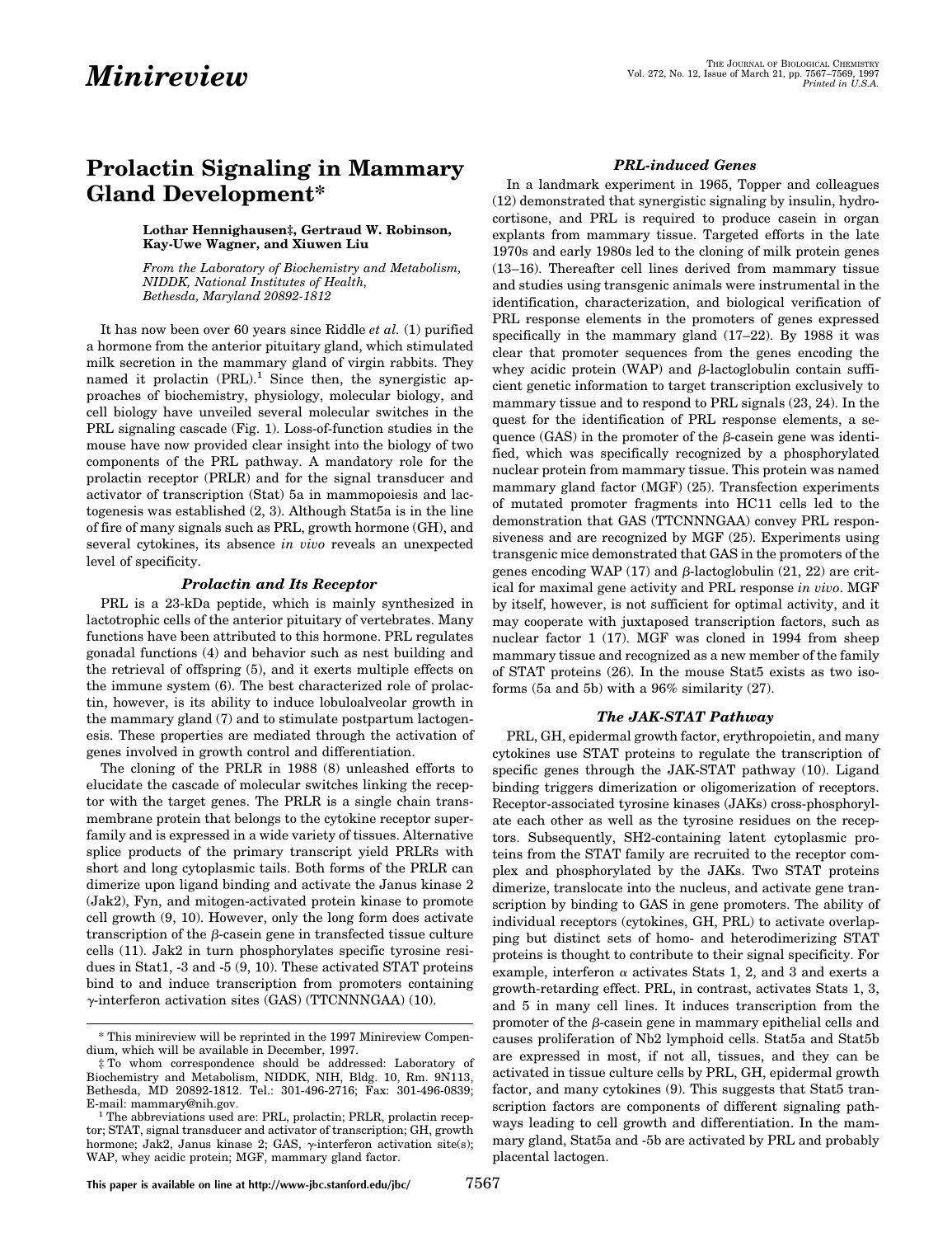

FIG. 1. **Prolactin signaling in the mammary gland.** PRL binds to its receptor and causes the PRLR to dimerize. Receptor-associated tyrosine kinase Jak2 phosphorylates the prolactin receptor and the signal transducers and activators of transcription Stat5a and Stat5b. Activated Stat5a and -5b are transported into the nucleus, bind to GAS sequences (TTCNNNGAA), and induce transcription of target genes that promote proliferation, differentiation, and lactogenesis.

### *Mammopoiesis and Lactogenesis*

Functional differentiation of the mammary gland is a crucial step in the reproductive cycle of mammals (28). The development of the gland proceeds in distinct phases. In newborn mice a rudimentary system of small ducts is present, which grows slowly until the onset of puberty when pronounced ductal growth occurs. Development of the ducts continues in cycling virgins leading to the formation of a ductal tree, which fills the entire mammary fat pad. Terminal differentiation of alveolar epithelial cells is completed at the end of gestation with the onset of milk secretion at parturition. Distinct steps of cellular differentiation take place during this process, which are defined by the sequential activation of genes coding for milk proteins (29). Stricker and Grueter (30) demonstrated in 1928 that pituitary extract injected into castrated virgin rabbits induced milk secretion; this was a harbinger that PRL is essential for mammary function. However, the presence of lactogenic hormones is not sufficient to explain the complex development and temporal regulation of gene expression observed in the emerging gland during pregnancy. Estrogen and progesterone are required for ductal outgrowth (31) and alveolar proliferation (32), respectively. In addition, growth regulators and cell cycle progression are obligatory for alveolar proliferation and differentiation.

PRL is a central player in the cast of characters. Alveolar proliferation and the induction of terminal differentiation, as indicated by the transcriptional activation of milk protein genes, require the presence of prolactin (20, 28, 33, 34). In the functional postpartum gland high levels of activated Stat5 can be found while only small amounts of phosphorylated Stat1 and Stat3 have been detected (35). Phosphorylation of Stat5a and -5b is very low in mammary tissue of virgins and during early pregnancy but rises sharply after day 14 of pregnancy. This led to the hypothesis that the activation of Stat5 is a critical step in the terminal differentiation of mammary secretory epithelium (35).

# *Genetic Disruptions of the PRL Pathway*

Evidence that PRL signaling induces mammopoiesis and lactogenesis comes largely from studies with organ cultures

and cell lines. Similarly, our knowledge of the roles of Stat5 in PRL, GH, and cytokine signaling comes primarily from tissue culture cells. Nonetheless, these observations fall short of uncovering the roles of PRL and Stat5a and -5b in normal physiological processes *in vivo*. The generation of mice, from which the genes encoding the PRLR, Stat5a, and Stat $5b^{2,3}$  have been inactivated, has now provided clear insight into their biology *in vivo* (2, 3). Since the PRLR is expressed in many organs of the developing fetus and Stat5s are in the line of fire of multiple signaling pathways, late fetal or neonatal lethality could have been expected in the absence of these proteins. In contrast, mice deficient in PRLR or Stat5a or Stat5b were born and survived until adulthood. Defects were confined to a few tissues and specific physiological conditions.

Females with only one intact PRLR allele failed to lactate after their first pregnancy due to greatly reduced mammary development (3). Clearly epithelial cell proliferation during pregnancy depends on a threshold of PRLR, which cannot be obtained with just one functional allele. However, mammary gland development after the second pregnancy was sufficient for a successful lactation, demonstrating that continued hormonal stimuli will eventually lead to functional development. It is currently not clear whether other growth pathways will compensate for a decreased PRLR population. In contrast, the progesterone (32) and estrogen (31) receptors, although essential for mammopoiesis, mediate functional development in the presence of only one functional allele.

The only noticeable phenotype of Stat5a-deficient mice is their inability to lactate due to a failure of the gland to develop and differentiate during pregnancy (2). Whether this is due to a unique property of Stat5a relative to Stat5b is unclear. Stat5a and Stat5b exhibit superimposable expression patterns during mammary gland development (35) and have a 96% similarity, although the majority of the differences lie in the transcriptional activation domain at the carboxyl termini (27, 36). The observation that mice heterozygous for the PRLR deficiency exhibit a comparable phenotype suggests that a 50% reduction in signaling capability can cause a lactation deficiency. In addition, the disruption of the Stat5a locus also clearly had an effect on the amount of phosphorylated Stat5b (2). Whether the Stat5 proteins have unique functions will also be addressed by the derivation of Stat5b-deficient mice. Two  $groups<sup>2,3</sup>$  have recently obtained such mice although the preliminary results appear different. In one case<sup>2</sup> the phenotype of the Stat5b-deficient mice is distinct from that of the Stat5adeficient mice. These mice exhibit reduced growth of males and a severely compromised fertility in females. Interestingly, the reproductive lesions in the Stat5b-deficient mice were similar to those observed in the PRLR-deficient mice. The Stat5bdeficient males were characterized by a decrease in body growth profile to the slower rate of wild type females.<sup>2</sup> This growth defect first emerges at puberty and is apparently due to a loss of responsiveness to plasma growth hormone pulses, proposed to be a male-specific Stat5b-mediated signaling pathway in rodents. A second group<sup>3</sup> obtained a phenotype that was comparable with the Stat5a-deficient phenotype in exhibiting only a lactation deficiency. The basis for the difference in phenotypes is currently unclear although it is essential to characterize multiple, independently derived strains of mice. It will also be important to obtain mice that are deficient in both genes. Such mice have recently been generated,<sup>3</sup> and the phenotype of these mice should be reported soon. Although both the WAP and  $\beta$ -casein genes contain GAS, only WAP gene

 $^2$  G. B. Udy, R. P. Towers, R. G. Snell, R. J. Wilkins, S.-H. Park, D. J. Waxman, and H. W. Davey, submitted for publication.<br><sup>3</sup> J. Ihle, personal communication.